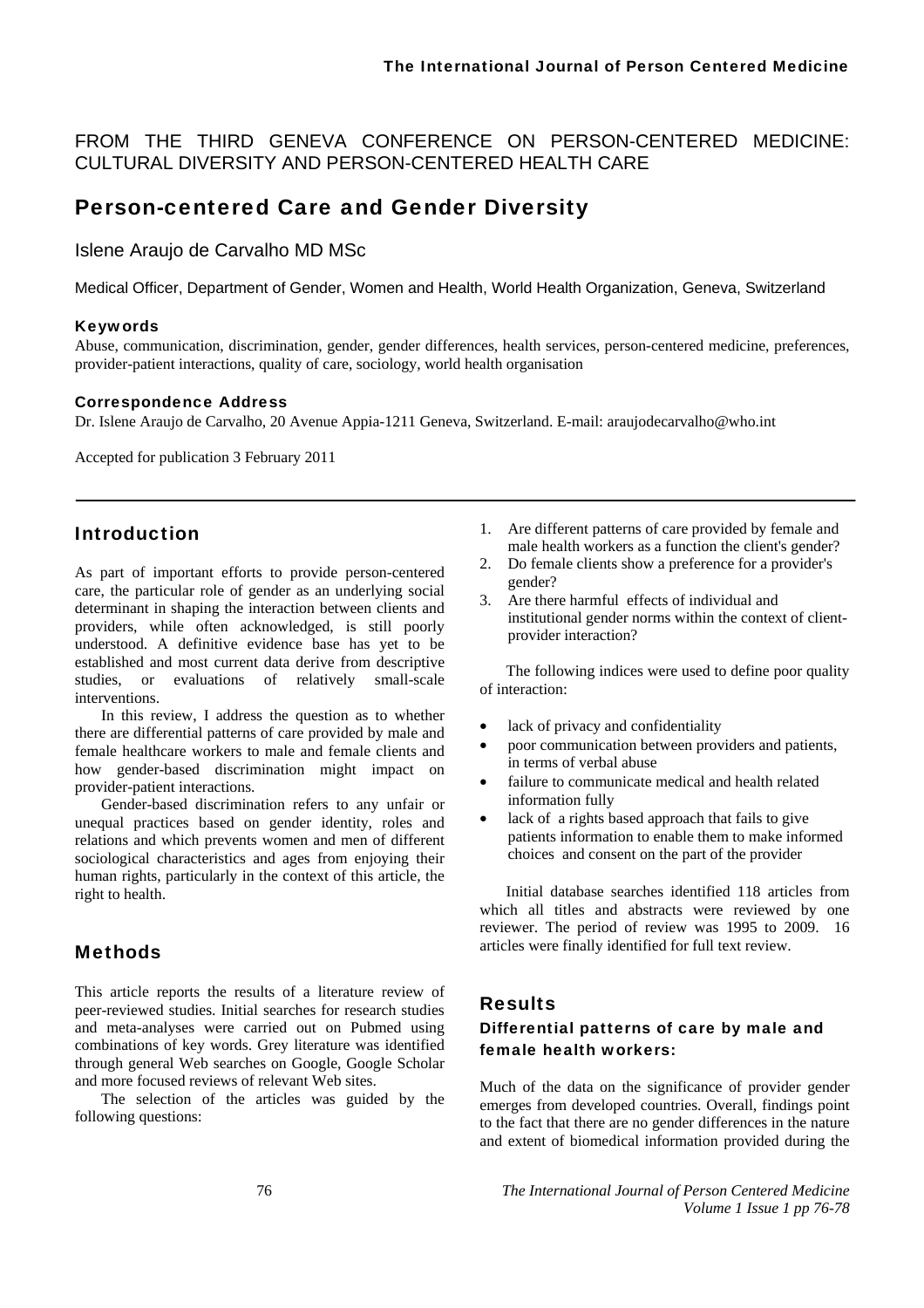consultation. Female physicians were found to engage in significantly more active partnership behaviours such as 'positive talk', psychosocial counselling, psychosocial question asking and 'emotionally focused' talk. They also spend on average two minutes longer with clients as compared with male physicians [1].

A number of studies has shown differences in treatment as a function of patient or physician gender. For example, one observational cross-sectional study carried out in Germany specifically examined the interactions between the physician's gender and medical treatment of chronicle heart failure. This study found that female patients were less likely to receive guideline-recommended treatment than males. With the success of treatment lower in female compared with male patients. The authors concluded that there was no difference in the treatment of males or female patients by female physicians, whereas males physicians used significantly less medication and lower doses in female patients [2].

Other studies have demonstrated that the patient's gender and physician's gender influence drug treatment in patients with heart failure [3,4], where patients treated for myocardial infarction had different drug treatments as a function of patient gender. In female patients, symptoms of coronary heart disease were significantly more often misinterpreted than in male patients. One reason for this could be a physician-related shift of diagnostic thinking away from the consideration of an organic cause to a psychogenic one, especially when symptoms are dependent on psychologically stressful situations [5].

#### Client preferences for provider's gender

The significance of provider gender has received most attention in Obstetrics and Gynaecology. Studies carried out in the USA have found that only a minority of women felt strongly about their provider's gender and provider choice was more a function of other attributes such as experience, communication, style and technical expertise [6-8]. In contrast, another study undertaken in the United Kingdom showed that women's preferences change according to the particular problem or procedure in question: a female health professional is not important to most women when they are consulting about general problems, but is more important for screening for mammography and particularly important for gynaecological health problems [9]. Other authors report similar findings when examining the preferences expressed by women for male and female gynaecologists. In cases where women preferred female gynaecologists, they were concerned with emotional factors and the experience of female biology, while a few women who preferred a male considered them to be more capable both emotionally and technically.

In highly patriarchal societies, the gender concordance between provider and client is important because of social, cultural and/or religious norms and practices which not only demarcate gender roles, but also restrict social and physical contact between men and women [10]. A qualitative study carried out in Cuba, Thailand, Saudi Arabia, and Argentina examined the experience of women seeking antenatal care and found that female doctors were preferred by Saudi and Thai women although Cuban women indicated being equally comfortable with both male and female doctors, even when warned against male doctors [11]. There is evidence, therefore, from a number of studies and evaluations that patients may avoid presenting for care at specific facilities because of the gender of the health care workers employed there. They may not think it acceptable, or their families might not feel it acceptable, for them to see health care workers of a given gender.

### The effect of gender norms in providerpatient interactions

Most of the available literature which has examined the effect of gender norms on provider-patient interactions is descriptive, and focuses only on certain aspects of health, such as maternal and reproductive health. It is important to consider how transgressing gender norms can lead to a real breakdown in provider practice. This seems to be particularly the case in reproductive health services and in cases of women seeking help after gender-based violence. Patients may also avoid health care workers because of the fear that professional staff will be judgmental of the medical condition for which they are seeking help: for example: abortion, contraception, treatment for sexually transmitted infections (STIs), feeling that they have transgressed some societal norms to need to access these services. For example, in one study carried out in South Africa, health care workers were reported as making judgments of women who they felt should not be having children either because they were too young, because they already had many children, because they were too old, or not married, etc [12].

The abuse of patients by health care providers, which may take many forms, is a critical issue. A range of factors, including gender stereotyping are of relevance here. All patients, especially women and women who are socio-economically disadvantaged on account of race, class, age or property ownership status are particularly vulnerable to abuse. In relation to physical abuse, there is a large internationally derived literature on the physical abuse of women in labour by health care workers. As discussed earlier, verbal abuse of patients is relevant here, particularly when patients are accessing or trying to access reproductive health services [13]. The ways in which sexual assault survivors were treated by health care workers in many countries are often extremely judgmental in their nature and characterised by rude verbal abuse of women often linked to factors associated with health care workers presuming that women have transgressed certain gender norms.

77 *The International Journal of Person Centered Medicine Volume 1 Issue 1 pp 76-78*